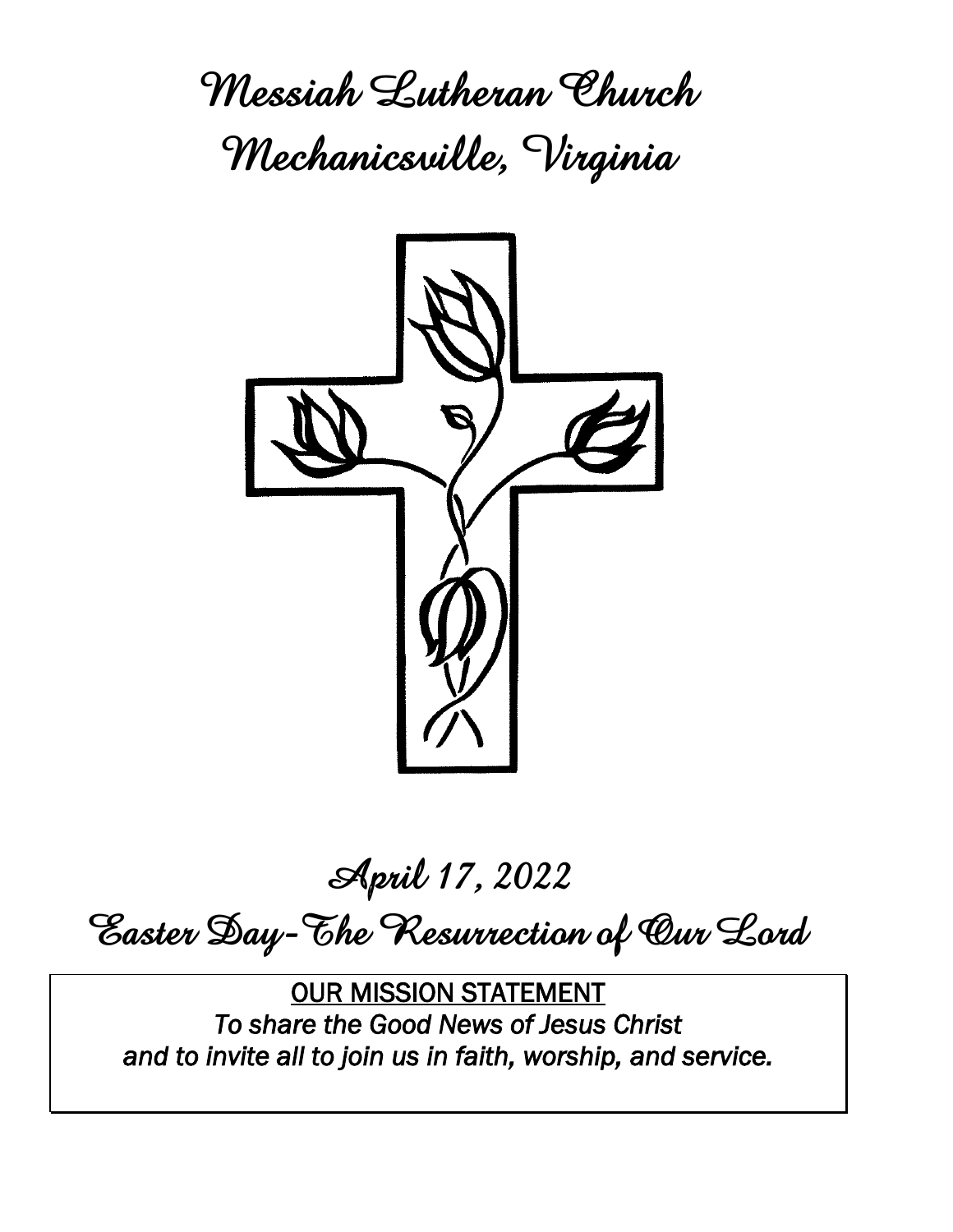The service will be livestreamed at 10:45 am on Messiah's FB page, and that video will be available later on the church website and YouTube. Facebook link: https://www.facebook.com/MessiahMech/

# **MESSIAH LUTHERAN CHURCH**

8154 Atlee Road, Mechanicsville, VA 23111 Pastor: The Rev. Ryan Radtke

Church: (804) 746-7134; Email: MessiahMech@gmail.com; Website: MessiahMech.com

# Easter Day – The Resurrection of Our Lord April 17, 2022

# **WELCOME AND ANNOUNCEMENTS**

*Welcome visitors! May the Spirit of Christ fill your heart as we worship today. You are invited to make Messiah your church home.*

# **EASTER GREETING**

- P: Alleluia! Christ is risen!
- C: *He is risen, indeed! Alleluia*

# **\*CONFESSION AND FORGIVENESS**

P: In the name of the Father, and of the  $\pm$  Son, and of the Holy Spirit.

# **C:** *Amen*

P: God of all mercy and consolation, come to the help of your people, turning us from our sin to live for you alone. Give us the power of your Holy Spirit that we may confess our sin, receive your forgiveness, and grow into the fullness of Jesus Christ, our Savior and Lord.

# **C:** *Amen*

- P: Let us confess our sin in the presence of God and of one another.
- P: Most merciful God,
- **C:** *we confess that we are captive to sin and cannot free ourselves. We have sinned against you in thought, word, and deed, by what we have done and by what we have left undone. We have not loved you with our whole heart; we have not loved our neighbors as ourselves. For the sake of your Son, Jesus Christ, have mercy on us. Forgive us, renew us, and lead us, so that we may delight in your will and walk in your ways, to the glory of your holy name. Amen***.**
- P: In the mercy of almighty God, Jesus Christ was given to die for us, and for his sake God forgives us all our sins. As a called and ordained minister of the church of Christ, and by his authority, I therefore declare to you the entire forgiveness of all your sins, in the name of the Father, and of the  $\pm$  Son, and of the Holy Spirit.
- **C: Amen.**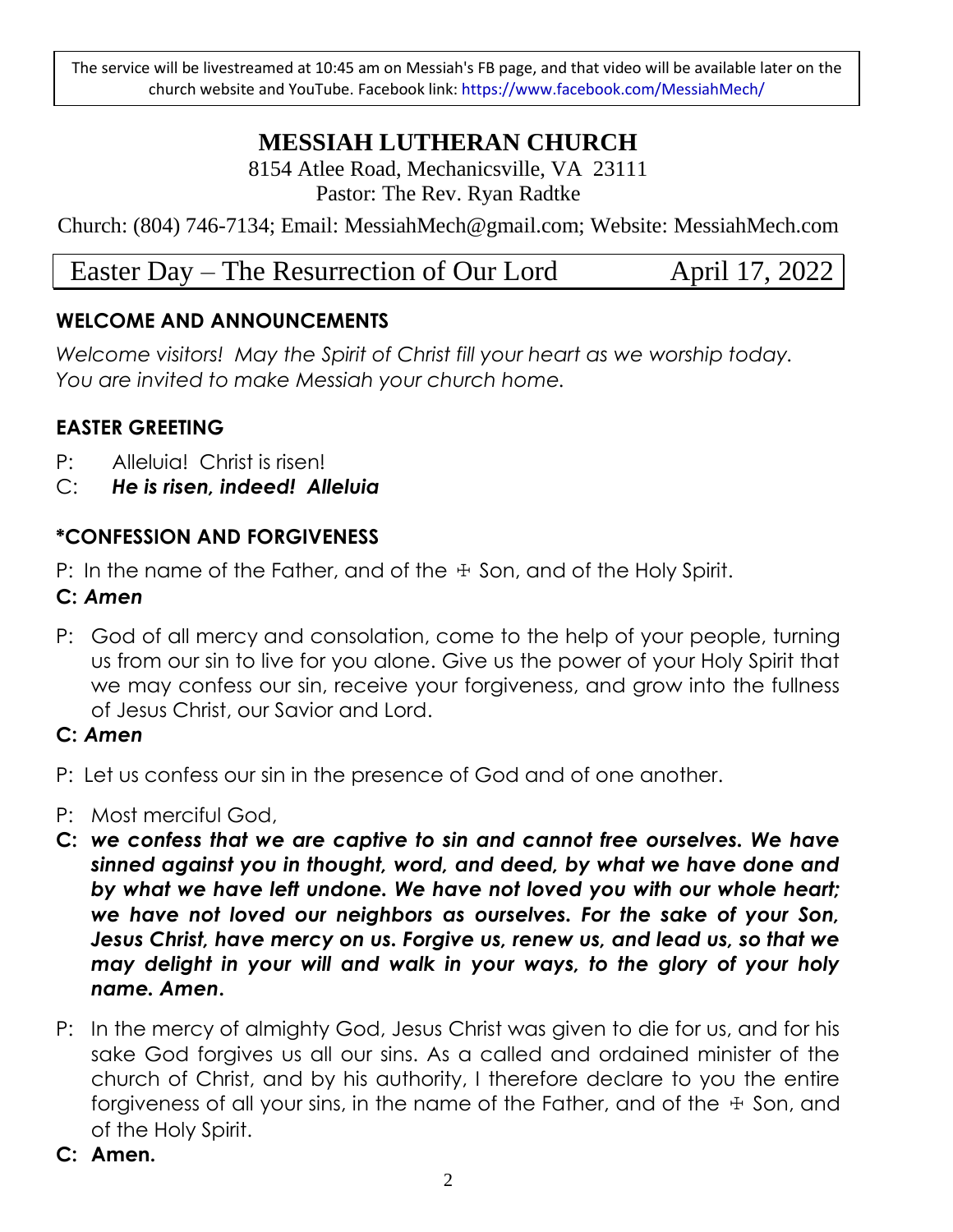GATHERING SONG **Jesus Christ Is Risen Today** (ELW 365)



Text: Latin carol, 14th cent., sts. 1-3; tr. J. Walsh, Lyra Davidica, 1708, alt.; Charles Wesley, 1707-1788, st. 4 Music: EASTER HYMN, J. Walsh, Lyra Davidica, 1708

#### **THE GREETING**

- P: The grace of our Lord Jesus Christ, the love of God, and the communion of the Holy Spirit be with you all.
- **C:** *And also with you.*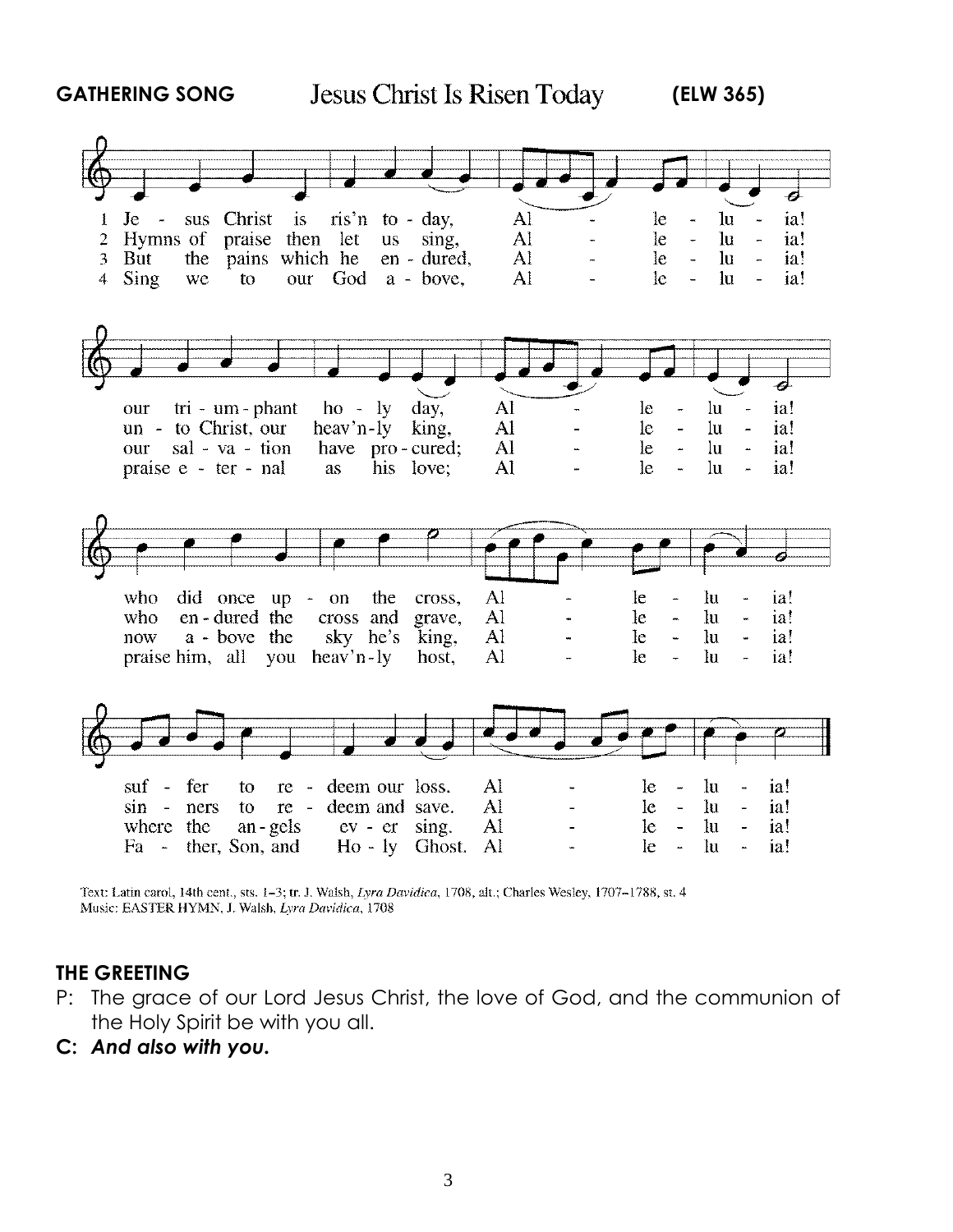**SONG OF PRAISE (ELW 389) – Verses 1-4**



Text: Brian A. Wren, b. 1936 Music: TRURO, T. Williams, Psalmodia Evangelica, 1789

Text © 1975, rev. 1995 Hope Publishing Company, Carol Stream, IL 60188. All rights reserved. Used by permission.

Duplication in any form prohibited without permission or valid license from copyright administrator.

# **PRAYER OF THE DAY**

P: Let us pray:

*C: O God, you gave your only Son to suffer death on the cross for our redemption, and by his glorious resurrection you delivered us from the power of death. Make us die every day to sin, that we may live with him forever in the joy of the resurrection, through your Son, Jesus Christ our Lord, who lives and reigns with you and the Holy Spirit, one God, now and forever. Amen.*

## **FIRST LESSON Acts 10:34-43 Lector**

A reading from Acts.

*Peter's sermon, delivered at the home of Cornelius, a Roman army officer, is a summary of the essential message of Christianity: Everyone who believes in Jesus, whose life, death, and resurrection fulfilled the words of the prophets, receives forgiveness of sins through his name..*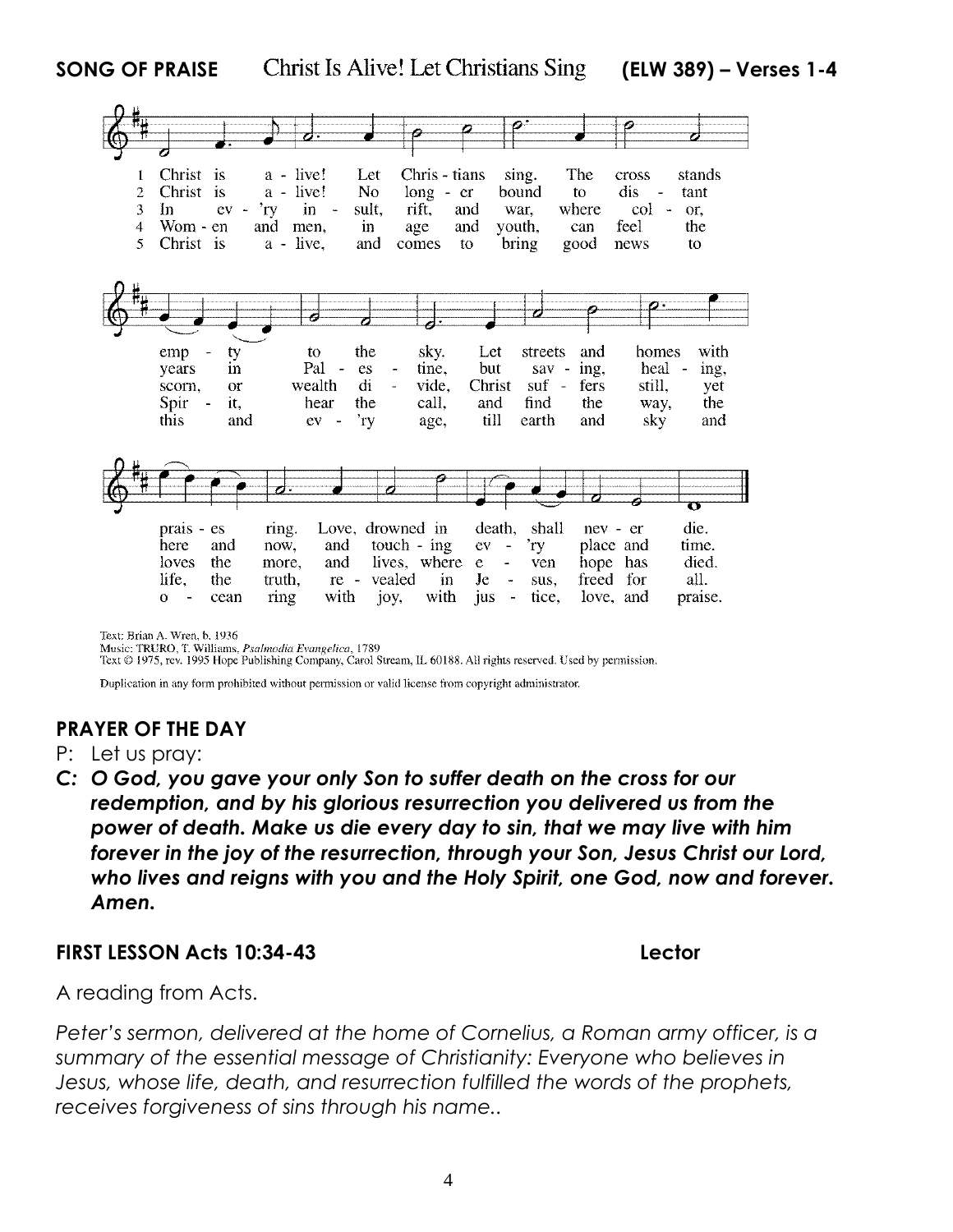<sup>34</sup>Peter began to speak to [the people]: "I truly understand that God shows no partiality, 35but in every nation anyone who fears him and does what is right is acceptable to him. 36You know the message he sent to the people of Israel, preaching peace by Jesus Christ—he is Lord of all. 37That message spread throughout Judea, beginning in Galilee after the baptism that John announced: 38how God anointed Jesus of Nazareth with the Holy Spirit and with power; how he went about doing good and healing all who were oppressed by the devil, for God was with him. 39We are witnesses to all that he did both in Judea and in Jerusalem. They put him to death by hanging him on a tree; 40but God raised him on the third day and allowed him to appear, 41not to all the people but to us who were chosen by God as witnesses, and who ate and drank with him after he rose from the dead. 42He commanded us to preach to the people and to testify that he is the one ordained by God as judge of the living and the dead. <sup>43</sup>All the prophets testify about him that everyone who believes in him receives forgiveness of sins through his name."

- L: The word of the Lord.
- **C:** *Thanks be to God.*

# **SECOND LESSON: 1 Corinthians 15:19-26 Lector**

A reading from 1 Corinthians.

*Paul describes the consequences of the resurrection, including the promise of new life in Christ to a world that has been in bondage to death. He celebrates the destruction of evil and the establishment of God's victorious rule over all.*

<sup>19</sup>If for this life only we have hoped in Christ, we are of all people most to be pitied.

<sup>20</sup>But in fact Christ has been raised from the dead, the first fruits of those who have died. 21For since death came through a human being, the resurrection of the dead has also come through a human being; 22for as all die in Adam, so all will be made alive in Christ. <sup>23</sup>But each in his own order: Christ the first fruits, then at his coming those who belong to Christ. 24Then comes the end, when he hands over the kingdom to God the Father, after he has destroyed every ruler and every authority and power. 25For he must reign until he has put all his enemies under his feet. 26The last enemy to be destroyed is death.

- L: The word of the Lord.
- **C:** *Thanks be to God.*

# **GOSPEL ACCLAMATION-Christ Is Alive! Let Christians Sing (ELW 389) – Verse 5**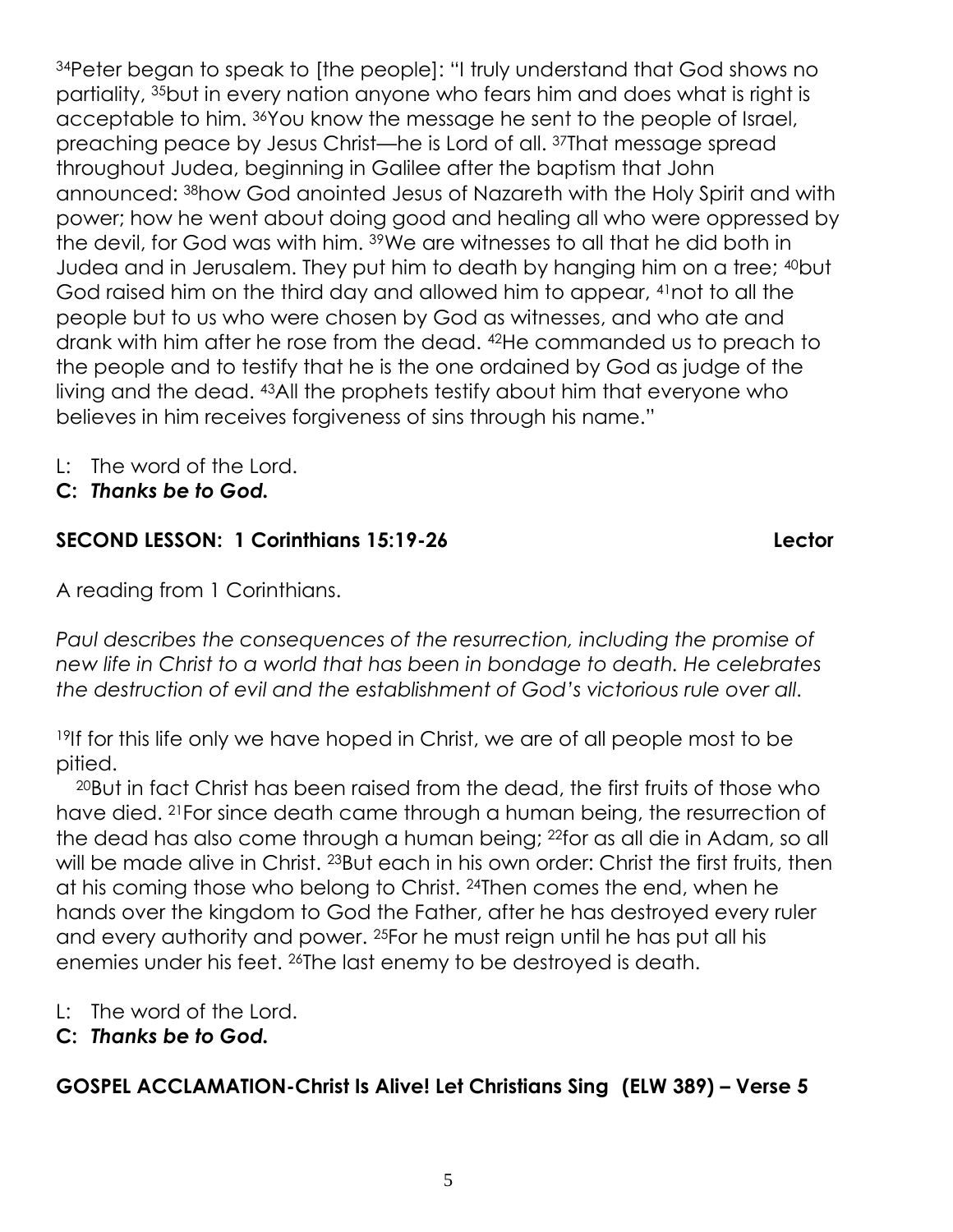## **GOSPEL: Luke 24:1-12**

- P: The Holy Gospel according to Luke.
- **C:** *Glory to you, O Lord.*

*Evidently expecting to find Jesus' corpse, some of the women among his*  followers go to the tomb with embalming spices. After a perplexing encounter *with the empty tomb and angelic visitors, the women become the first to proclaim the amazing news of resurrection.*

<sup>1</sup>On the first day of the week, at early dawn, [the women] came to the tomb, taking the spices that they had prepared. 2They found the stone rolled away from the tomb, 3but when they went in, they did not find the body. 4While they were perplexed about this, suddenly two men in dazzling clothes stood beside them. 5The women were terrified and bowed their faces to the ground, but the men said to them, "Why do you look for the living among the dead? He is not here, but has risen. <sup>6</sup>Remember how he told you, while he was still in Galilee, <sup>7</sup>that the Son of Man must be handed over to sinners, and be crucified, and on the third day rise again." <sup>8</sup>Then they remembered his words, <sup>9</sup>and returning from the tomb, they told all this to the eleven and to all the rest. 10Now it was Mary Magdalene, Joanna, Mary the mother of James, and the other women with them who told this to the apostles. 11But these words seemed to them an idle tale, and they did not believe them. <sup>12</sup>But Peter got up and ran to the tomb; stooping and looking in, he saw the linen cloths by themselves; then he went home, amazed at what had happened.

P: The Gospel of the Lord.

**C:** *Praise to you, O Christ.*

## **CHILDREN'S SERMON**

**SERMON Pastor Ryan Radtke**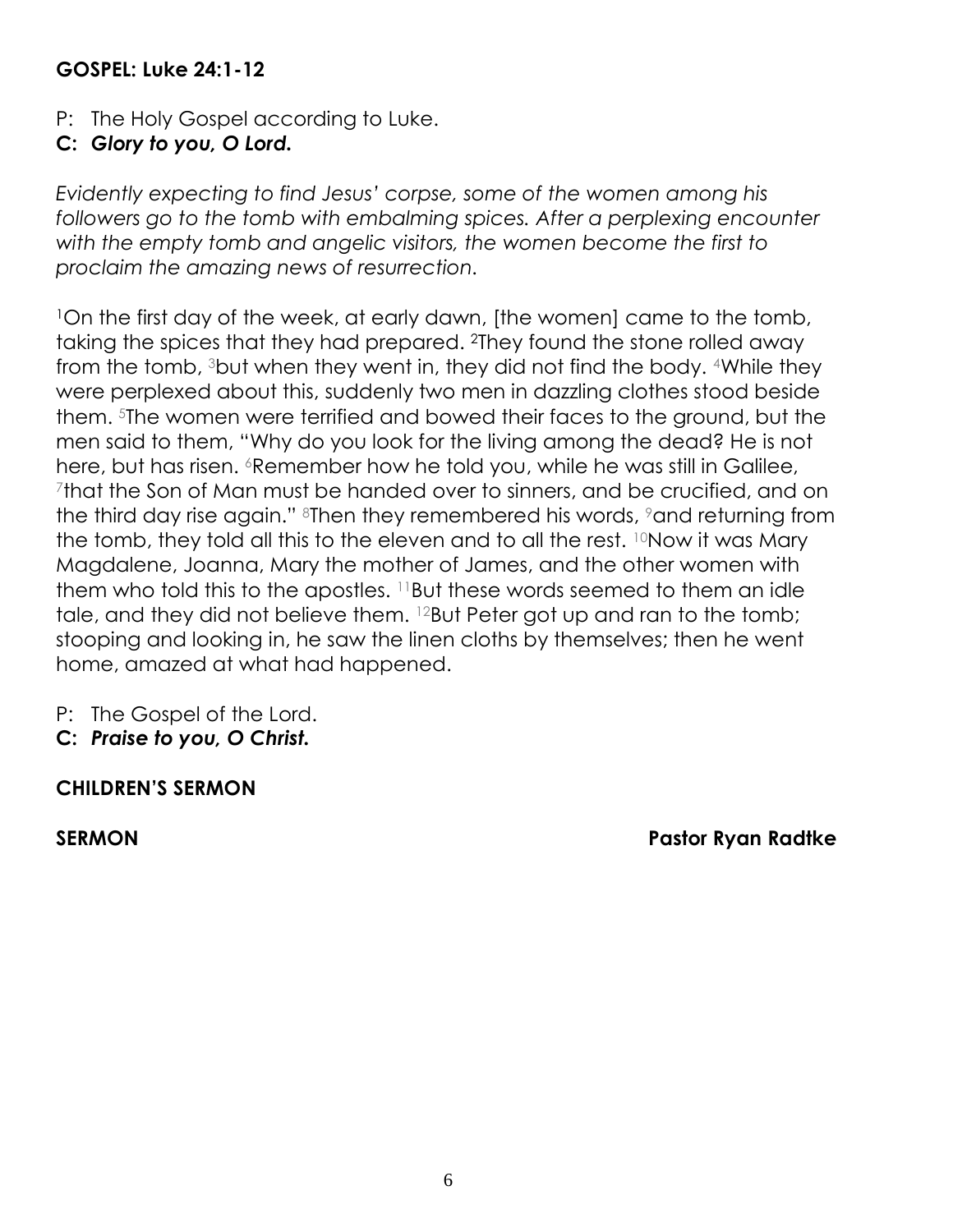

Text: Paul Z. Strodach, 1876–1947, alt.<br>Music: LASST UNS ERFREUEN, *Geistliche Kirchengesänge*, Köln, 1623 Text © 1958 Service Book and Hymnal. admin. Augsburg Fortress

Duplication in any form prohibited without permission or valid license from copyright administrator.

## **CREED**

**I believe in God, the Father almighty, creator of heaven and earth. I believe in Jesus Christ, God's only Son, our Lord, who was conceived by the Holy Spirit, born of the virgin Mary, suffered under Pontius Pilate, was crucified, died, and was buried; he descended to the dead.\***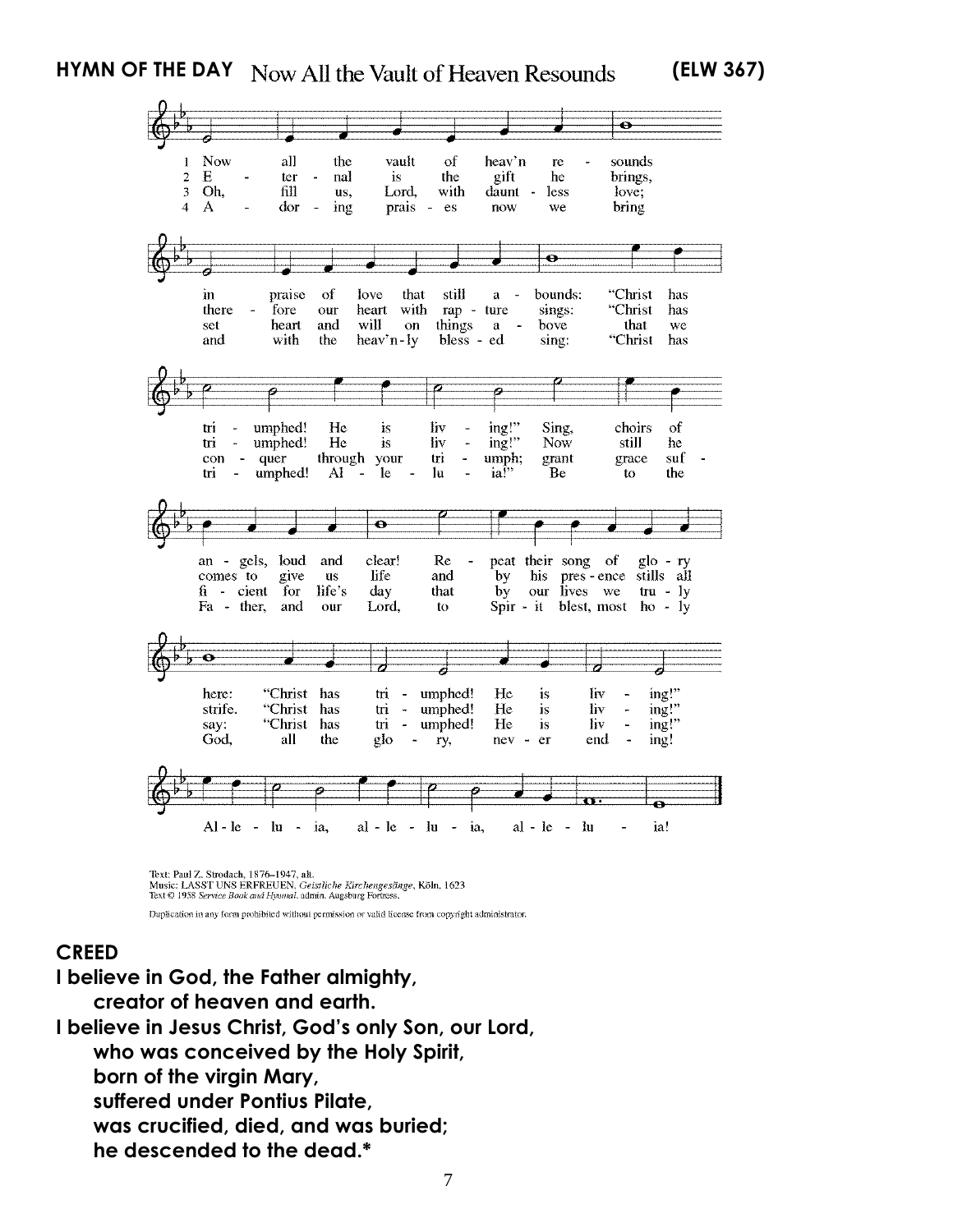**On the third day he rose again; he ascended into heaven, he is seated at the right hand of the Father, and he will come to judge the living and the dead. I believe in the Holy Spirit, the holy catholic church, the communion of saints, the forgiveness of sins, the resurrection of the body, and the life everlasting. Amen.**

# **PRAYERS**

- A: On this day of resurrection joy, let us offer our prayers for ourselves, our neighbors, and our world. *[Brief silence]*
- A: Renewing God, the good news of your resurrection changed the world. Give church leaders and all the baptized the same excitement as the women at the tomb, and inspire us to share your abundant life. Merciful God,
- **C:** *receive our prayer.*
- A: Sustaining God, your creation abounds with signs of new life in budding trees and newborn creatures. Provide fertile soil, ample sunlight, and nourishing rain for the growth of plants, and provide farmers with a plentiful harvest. Merciful God,

# **C:** *receive our prayer.*

A: Sheltering God, strengthen and sustain all who support vulnerable people across the world. Empower government agencies and international organizations that provide for refugees and migrants forced to leave their homelands. Merciful God,

# **C:** *receive our prayer.*

A: Encouraging God, you do a new thing among us. We pray for those gripped by fear and anxiety or who suffer in any way (*especially*). Send us as your healing presence to places of hunger, pain, illness, or overwhelming sorrow. Merciful God,

# **C:** *receive our prayer.*

A: Surprising God, you offer endless ways for us to delight in your grace. Give this community of faith a sense of joy and wonder in exploring new avenues of faith formation, worship, and discipleship. Merciful God,

# **C:** *receive our prayer.*

- A: Resurrecting God, you make us alive in Christ. Thank you for blessing us with faithful witnesses who now rest in you. Merciful God,
- **C:** *receive our prayer.*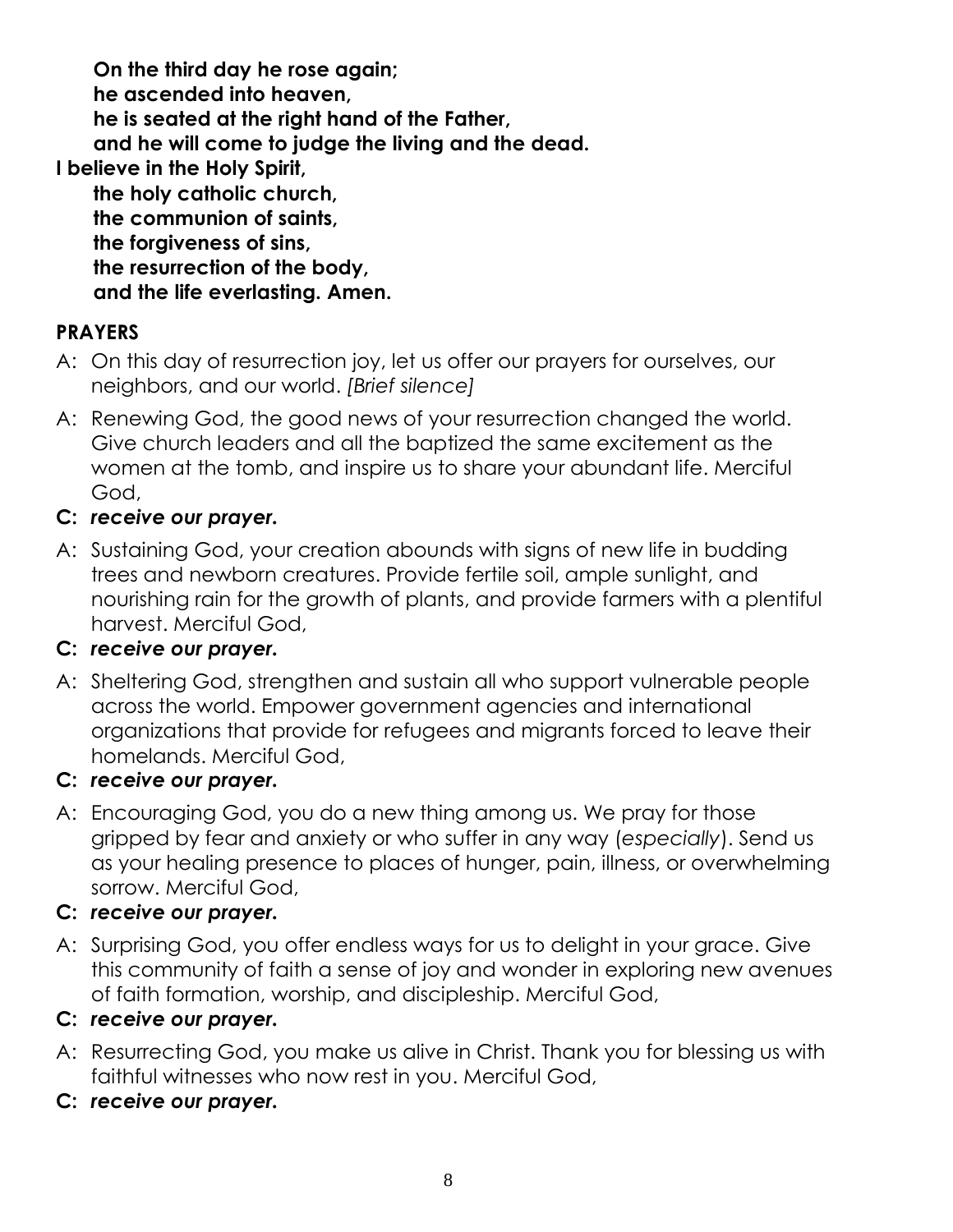A: Heavenly Father, You have generously blessed us with families. Thank you for your guidance and protection. As you love and care for us, may we also always love and care for our families and keep them in our prayers. We pray this week for the Ash, Bennett and Berg families as well as our Messiah family. May You keep us all from danger and sickness and guard our hearts so that we are reminded of Your Grace. Merciful God,

# **C:** *receive our prayer.*

*Here other intercessions may be offered.*

- A: We offer to you these petitions and those we carry in our hearts, trusting in your abundant and ever-present mercy.
- **C:** *Amen***.**

# **PEACE-IN-PLACE**

- P: The peace of Christ be with you always.
- **C***: And also with you.*

*\*\*Please share signs of peace with those in your immediate vicinity only. If any are not comfortable making physical contact during the peace, please share peace in other ways.*

# **THE GIVING OF TITHES AND OFFERINGS**

# **OFFERTORY PRAYER**

- A: Let us pray.
- **C:** *God of great gifts: This morning we give you praise, we give you glory, we give you thanks! With resurrection humming in our hearts, our minds are tuned to your song of peace! We joyfully present these gifts to you, a tangible chorus of thanksgiving, a harmony of hope for your kingdom come!. Amen*

# **GREAT THANKSGIVING**

- P: The Lord be with you.
- **C:** *And also with you.*
- P: Lift up your hearts.
- **C:** *We lift them to the Lord.*
- P: Let us give thanks to the Lord our God.
- **C:** *It is right to give God thanks and praise.*

## **PREFACE**

P: It is indeed right, our duty and our joy, that we should at all times and in all places give thanks and praise to you, almighty and merciful God, for the glorious resurrection of our Savior Jesus Christ, the true Paschal Lamb who gave himself to take away our sin; who in dying has destroyed death, and in rising has brought us to eternal life. And so, with Mary Magdalene and Peter and all the witnesses of the resurrection, with earth and sea and all their creatures, and with angels and archangels, cherubim and seraphim, we praise your name and join their unending hymn: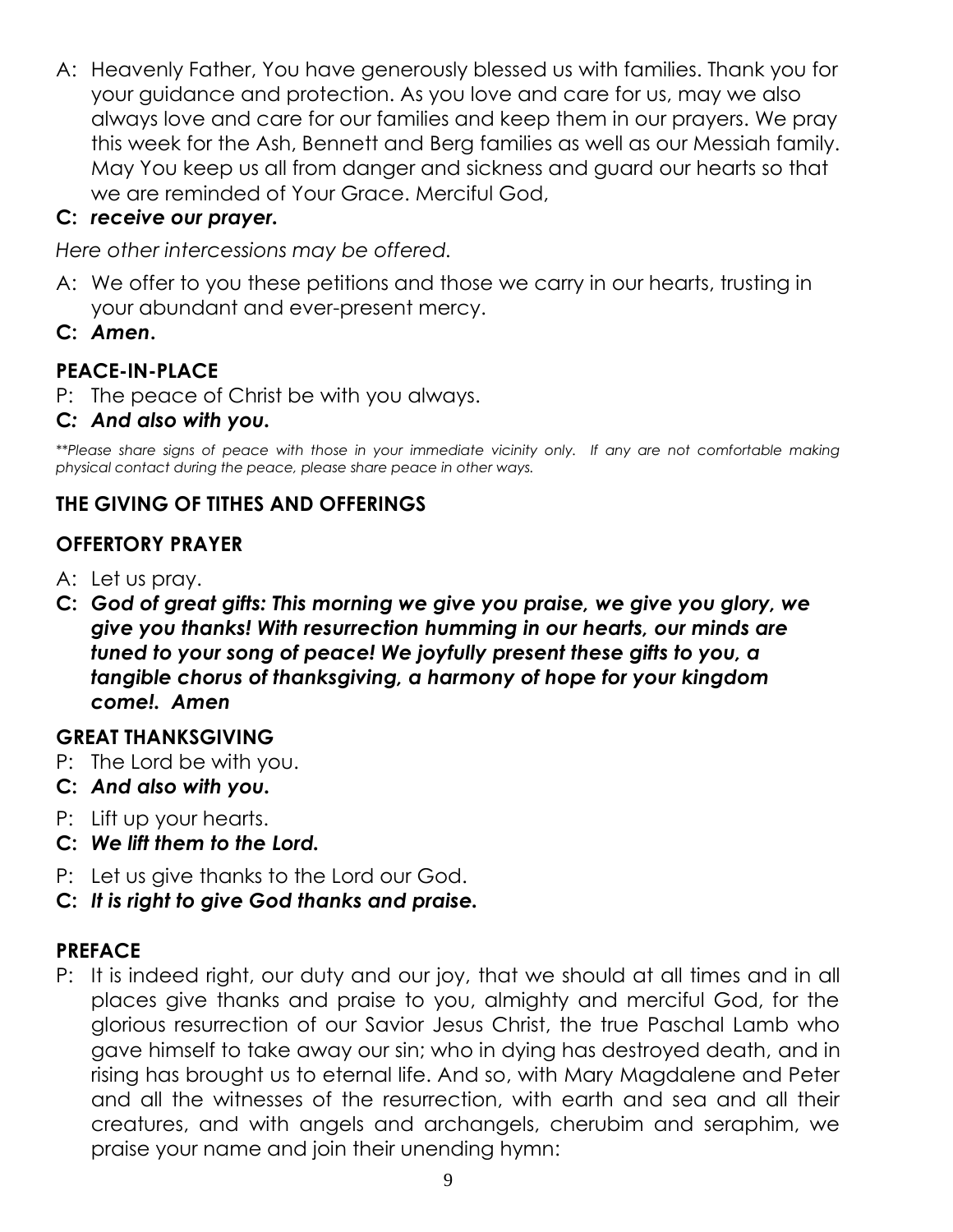**HOLY, HOLY, HOLY (ELW 377)**



Duplication in any form prohibited without permission or valid license from copyright administrator.

# **THANKSGIVING AT THE TABLE**

P: In the dark of the early morning, It descended. The very breath of God. Dawn approached. The Spirit filled the lungs of our fallen king,

And his heart began to beat anew.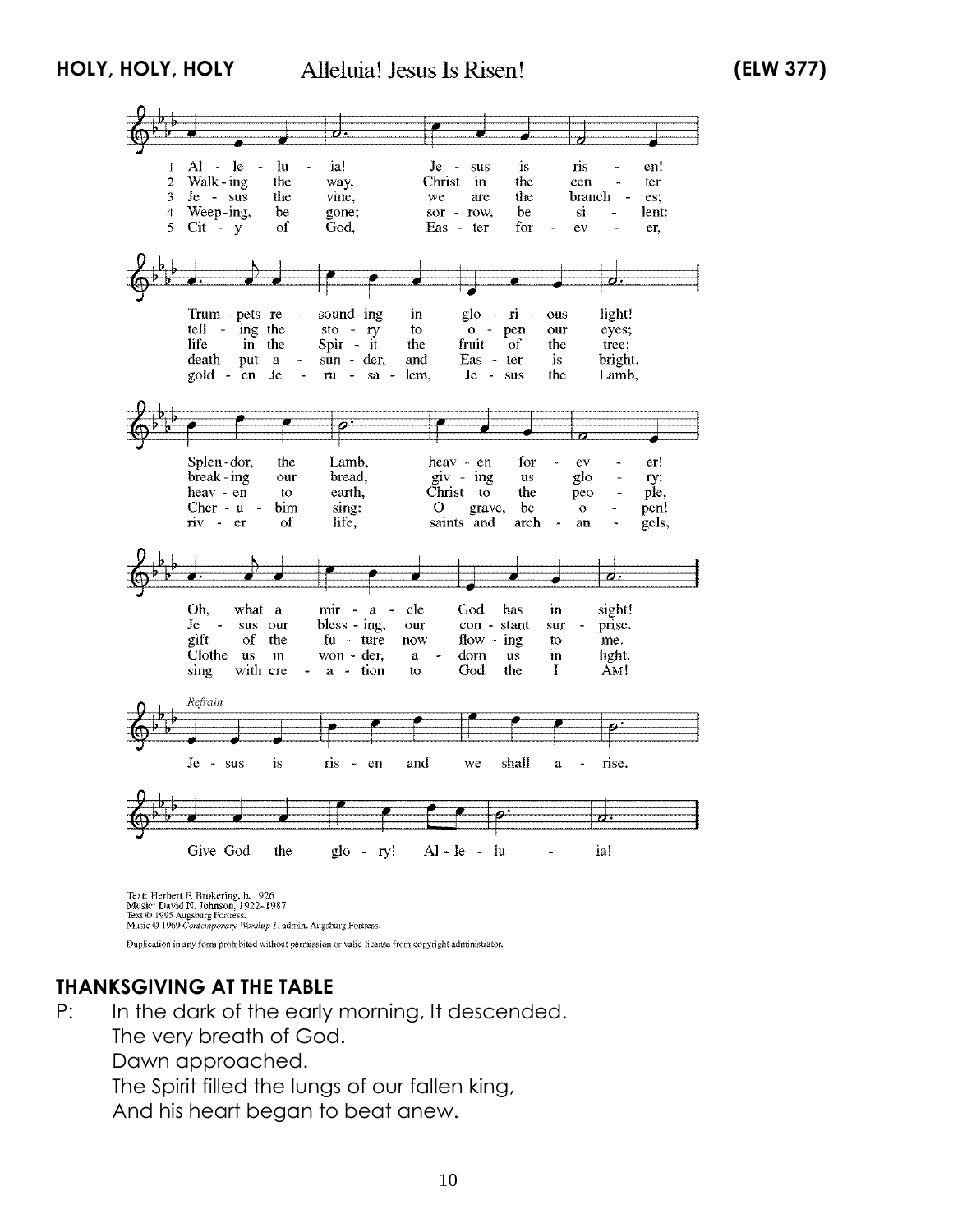At the rising of the sun, He awoke. He opened his eyes. He smiled. He rose.

Victorious.

They say the tomb was empty, But we know otherwise.

Sorrow and mourning. Left behind. Fear and shame. Left behind. Sin and death. Left behind. Our old ways and our old selves. Left behind. Forever entombed by Christ the Son.

Alleluia!

He who has conquered the grave. He who is risen. He who reigns.

He who on the night in which he was betrayed, took bread, and gave thanks; broke it, and gave it to his disciples, saying: Take and eat; this is my body, given for you. Do this for the remembrance of me.

He who again, after supper, took the cup, gave thanks, and gave it for all to drink, saying: This cup is the new covenant in my blood, shed for you and for all people for the forgiveness of sin. Do this for the remembrance of me.

For as often as we eat of this bread and drink from this cup, we proclaim the Lord's death until he comes.

## **LORD'S PRAYER**

P: Gathered into one by the Holy Spirit, let us pray as Jesus taught us:

**C:** *Our Father, who art in heaven, hallowed be thy name, thy kingdom come, thy will be done, on earth as it is in heaven. Give us this day our daily bread; and forgive us our trespasses,*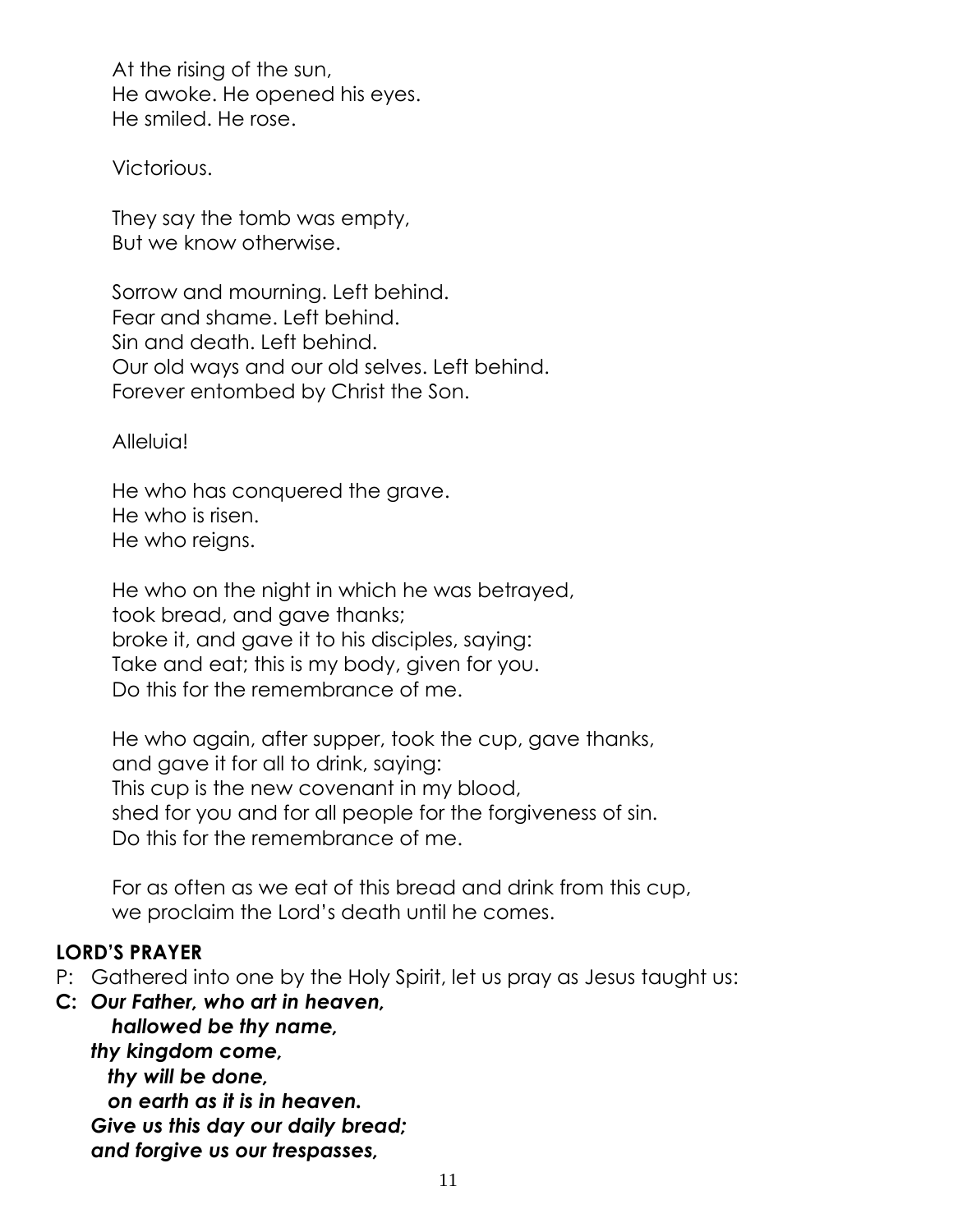*as we forgive those who trespass against us; and lead us not into temptation, but deliver us from evil. For thine is the kingdom, and the power, and the glory, forever and ever. Amen.*

## **INVITATION TO COMMUNION**

- P: Come to the banquet, for all is now ready.
- **C:** *Thanks be to God.*

## **COMMUNION**

# **COMMUNION SONG** Day of Arising (ELW 374)



Duplication in any form prohibited without permission or valid license from copyright administrator.

# **POST-COMMUNION BLESSING**

- A: May the body and blood of our Lord Jesus Christ that you have received strengthen you and keep you in his grace.
- **C:** *Amen*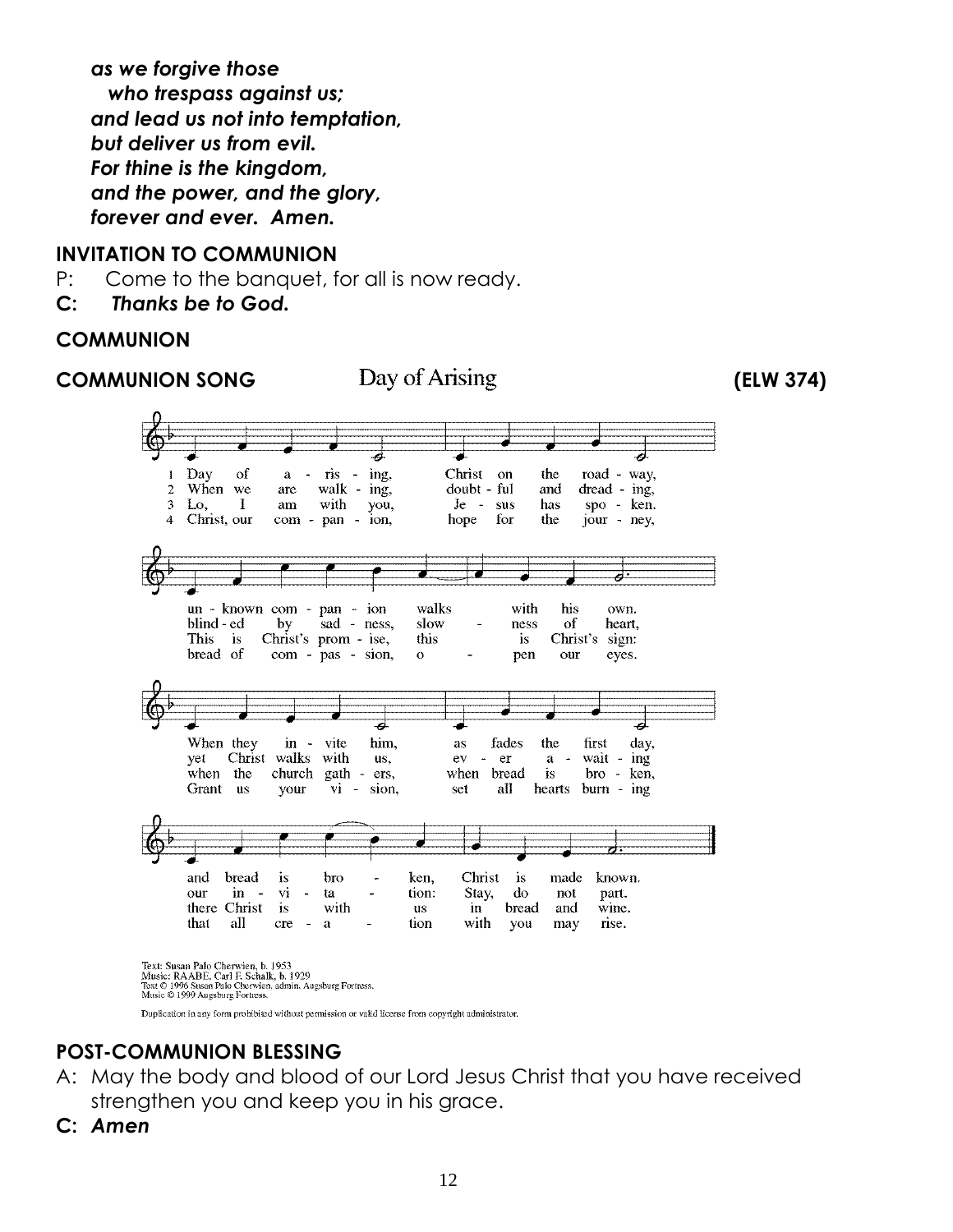# **PRAYER AFTER COMMUNION**

A: Let us pray.

Life-giving God, this is the day that you have made. Joining with angels and archangels and with the chorus that is rising throughout all the earth, we will rejoice and be glad this day. You take our endings and you make your new beginnings. You surprise and astound us in places where we expected that you were absent. You challenge us to reconsider what is possible. You welcome us to your table and feed us with your very self, so that we are your bread for the world. Through your Son, Jesus Christ, we pray.

**C:** *Amen*

# **BLESSING**

P: As Christ burst forth from the tomb, may new life burst forth from us and show itself in acts of love and healing to a hurting world. And may the same Christ, who lives forever and is the source of our new life, keep your hearts rejoicing and grant you peace this day and always.

# **C:** *Amen*



Text: Edmond Budry, 1854-1932; tr. R. Birch Hoyle, 1875-1939 Music: JUDAS MACCABAEUS, George Frideric Handel, 1685-1759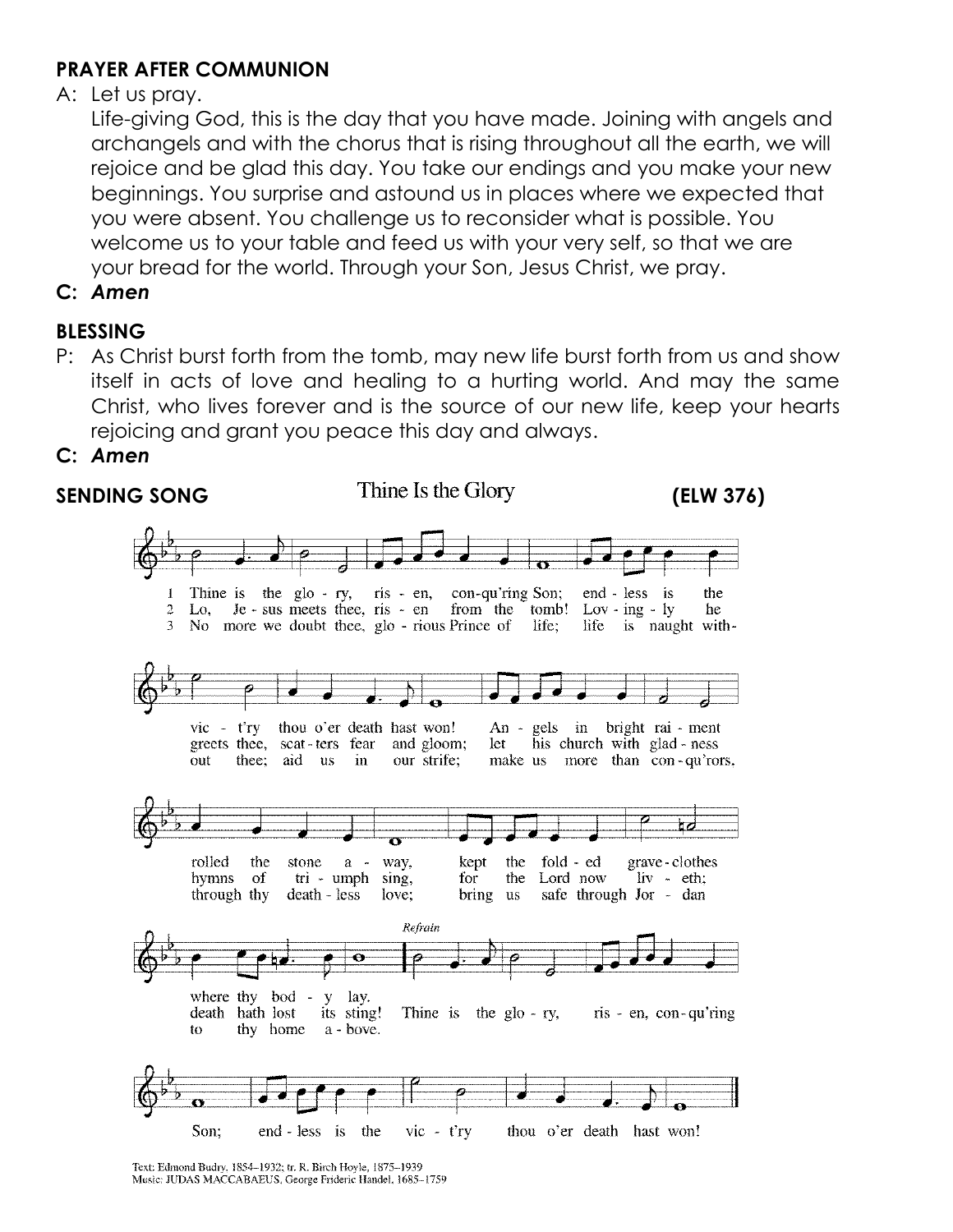# **DISMISSAL**

A: Go in peace. Christ is risen!

**C:** *He is risen indeed! Alleluia!.*

# **POSTLUDE**

(Text used by permission of Augsburg Fortress license #11886-S)

*\*\*\*\*\*\*\*\*\*\*\*\*\*\*\*\*\*\*\*\*\*\*\*\*\*\*\*\*\*\*\*\*\*\*\*\*\*\*\*\*\*\*\*\*\*\*\*\*\*\*\*\*\*\*\*\*\*\*\*\*\*\*\*\*\*\*\*\*\*\*\*\*\*\*\*\*\*\*\*\*\*\*\*\*\*\*\*\*\*\*\*\*\*\*\*\*\**

## **WORSHIP ASSISTANTS – SUNDAY, April 17, 2022**

| Pianist:        | Debbie Walker                                                  |
|-----------------|----------------------------------------------------------------|
| Lay Assistants: | (1st Lay Asst.) Gladys Hubert (2nd Lay Asst.) Roberta McMillen |
| Lectors:        | Anita Philp                                                    |
| Acolyte:        | Michael Sondor                                                 |
| Greeter:        | Marilyn Gunn                                                   |
| Ushers:         | Roger Schroeder & Gordon Gunn                                  |
| Altar Guild:    | Donna Combs & Marilyn Gunn                                     |
| Counters:       | Marilyn & Gordon Gunn                                          |
| Live Streamer:  | Donna Shaw                                                     |

*\*\*\*\*\*\*\*\*\*\*\*\*\*\*\*\*\*\*\*\*\*\*\*\*\*\*\*\*\*\*\*\*\*\*\*\*\*\*\*\*\*\*\*\*\*\*\*\*\*\*\*\*\*\*\*\*\*\*\*\*\*\*\*\*\*\*\*\*\*\*\*\*\*\*\*\*\*\*\*\*\*\*\*\*\*\*\*\*\*\*\*\*\*\*\*\*\**

Altar Flowers for Easter Sunday were given by Donna Combs.

\*\*\*\*\*\*\*\*\*\*\*\*\*\*\*\*\*\*\*\*\*\*\*\*\*\*\*\*\*\*\*\*\*\*\*\*\*\*\*\*\*\*\*\*\*\*\*\*\*\*\*\*\*\*\*\*\*\*\*\*\*\*\*\*\*\*\*\*\*\*\*\*\*\*\*\*\*\*\*\*\*\*\*\*\*\*\*\*\*\*\*\*\*\*\*\*\*\*



## **PASTOR RYAN'S OFFICE HOURS**

Pastor Ryan will be off the following week. Please call or email him to set up an appointment, at 507-360-7276 and/or messiahmechpr@gmail.com. And please welcome Pastor Elizabeth Yates who will be leading worship next week on the 24<sup>th</sup>.

# **WEEKLY FINANCIAL UPDATE**

Here is this week's information based on our 2022 budget.

- Contributions to the general fund averaged \$3,211.11 (up from \$3,136.40 through April 10, 2022).
- We are \$\$12,913.35 behind the year-to-date budget needs. (decreasing from \$13,098.37)
- Weekly budget need is \$4,072.

# **LENTEN OFFERING - BONUS WEEK!**

Our piggy banks are pretty full after adding to them throughout the season of Lent. Let's give them one last snack today so our Sunday School kids can have an even better shopping spree from the Good Gifts Catalog! Thanks for your generosity! We'll share the final shopping cart of goodness on May 1st!